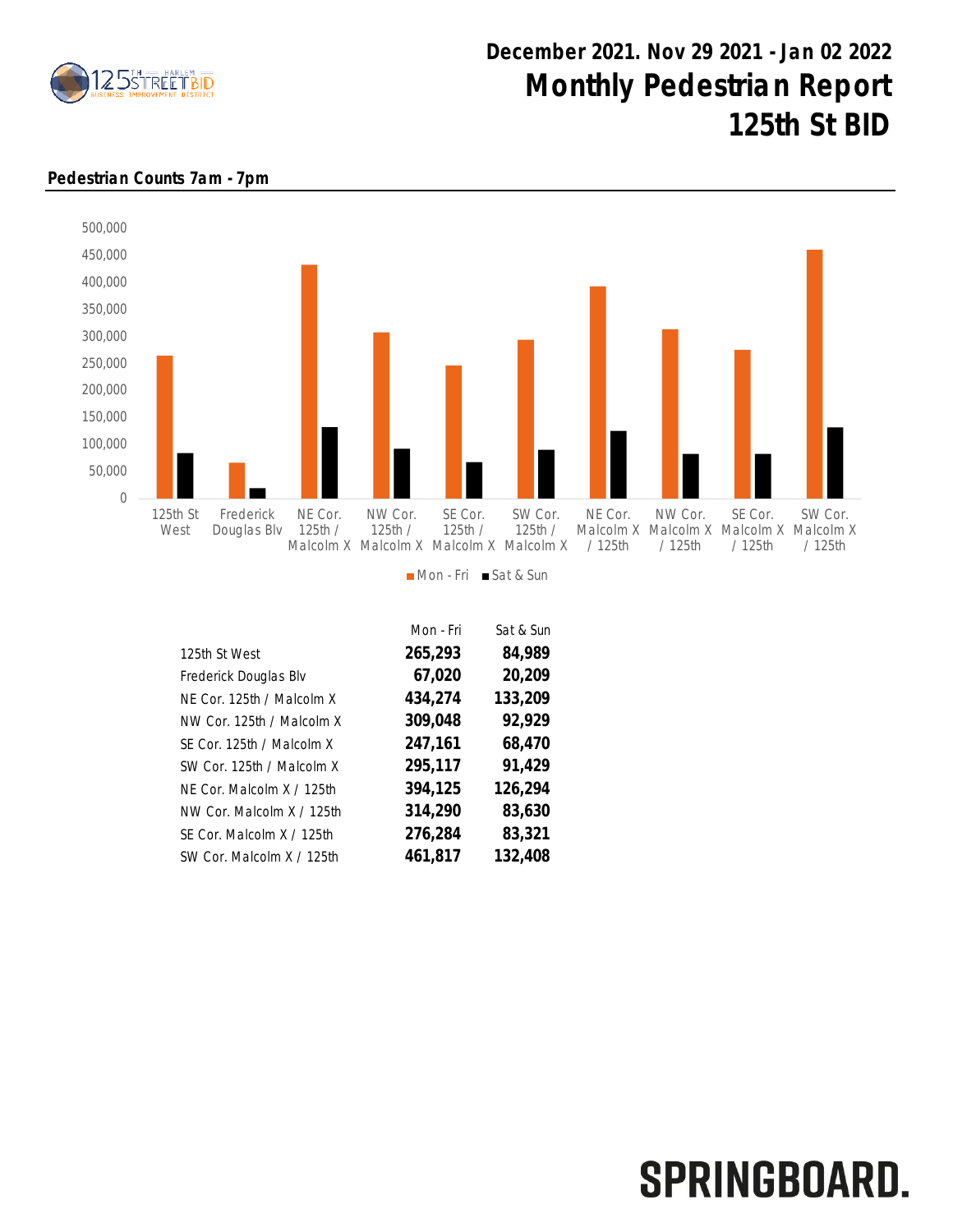

|                           |         | 7am-11am 11am-2pm | 2pm-6pm | 6pm-12am |
|---------------------------|---------|-------------------|---------|----------|
| 125th St West             | 61,997  | 141,567           | 125,468 | 43,218   |
| Frederick Douglas Blv     | 17,361  | 34,675            | 31,917  | 6,458    |
| NE Cor. 125th / Malcolm X | 146,992 | 158,458           | 216,179 | 169,338  |
| NW Cor. 125th / Malcolm X | 79,074  | 109,349           | 175,539 | 106,692  |
| SE Cor. 125th / Malcolm X | 82,350  | 92,067            | 122,520 | 63,869   |
| SW Cor. 125th / Malcolm X | 63,741  | 161,292           | 135,046 | 67,938   |
| NF Cor. Malcolm X / 125th | 112,930 | 151,442           | 208,689 | 208,273  |
| NW Cor. Malcolm X / 125th | 90,662  | 107,355           | 165,836 | 112,752  |
| SE Cor. Malcolm X / 125th | 96,782  | 93,083            | 144,275 | 99,250   |
| SW Cor. Malcolm X / 125th | 156,932 | 204,584           | 199.141 | 101,906  |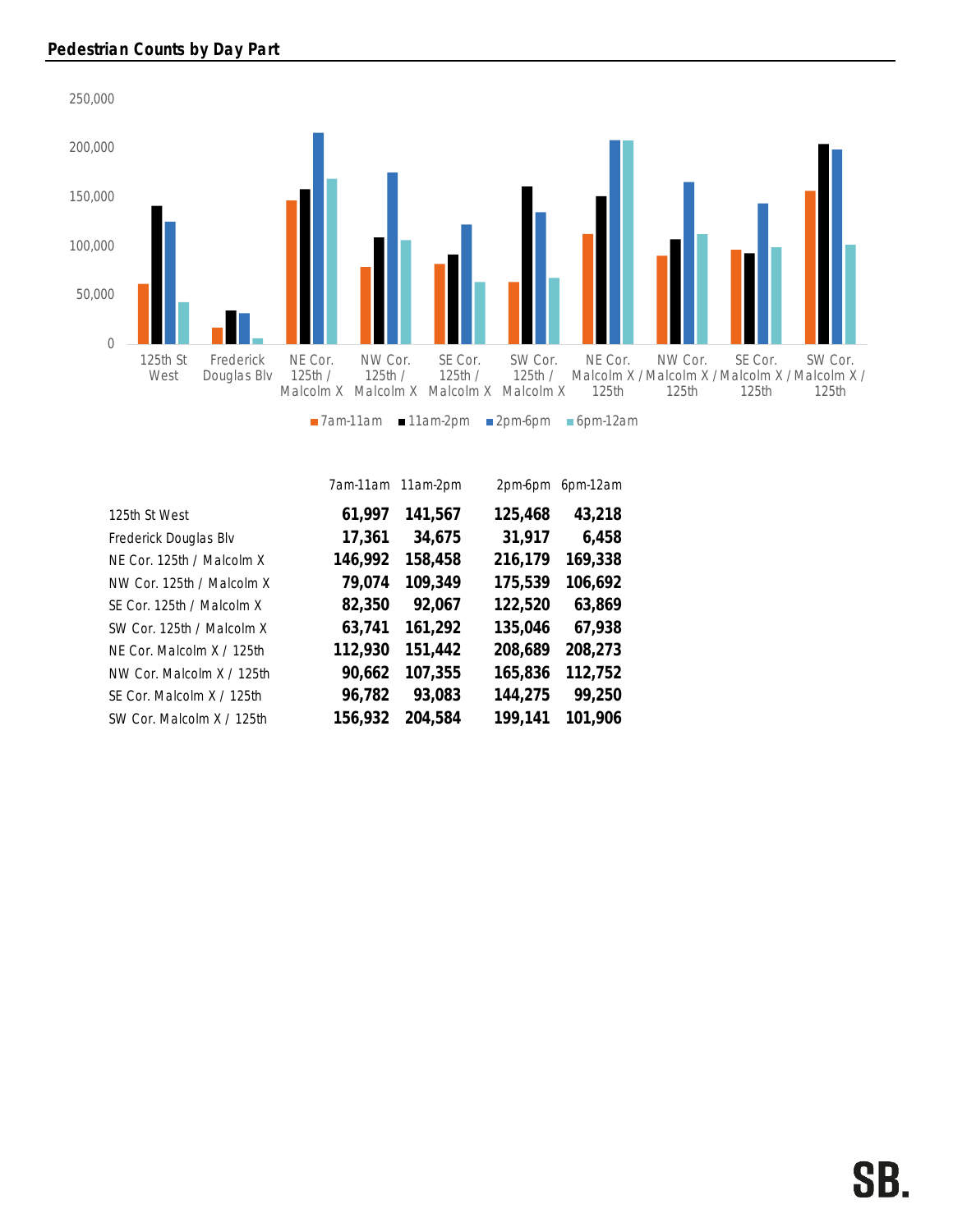

|       | 125th St<br>West | Frederick<br>Douglas<br>Blv | NE Cor.<br>125th/ | NW Cor.<br>125th /<br>Malcolm X Malcolm X | SE Cor.<br>125th / | SW Cor.<br>125th /<br>Malcolm X Malcolm X | NE Cor.<br>Malcolm X<br>/125th | NW Cor.<br>Malcolm X<br>/125th | SE Cor.<br>Malcolm<br>X / 125th | SW Cor.<br>Malcolm X<br>/125th |
|-------|------------------|-----------------------------|-------------------|-------------------------------------------|--------------------|-------------------------------------------|--------------------------------|--------------------------------|---------------------------------|--------------------------------|
| 0:00  | 110              | 17                          | 1,958             | 537                                       | 431                | 244                                       | 3,205                          | 590                            | 888                             | 560                            |
| 1:00  | 65               | 7                           | 1,603             | 319                                       | 293                | 156                                       | 2,644                          | 381                            | 579                             | 358                            |
| 2:00  | 46               | 6                           | 1,344             | 216                                       | 246                | 115                                       | 2,362                          | 205                            | 506                             | 325                            |
| 3:00  | 34               | 5                           | 1,188             | 195                                       | 238                | 87                                        | 2,362                          | 172                            | 436                             | 293                            |
| 4:00  | 30               | 6                           | 1,084             | 141                                       | 225                | 87                                        | 2,476                          | 178                            | 425                             | 311                            |
| 5:00  | 44               | 6                           | 1,086             | 253                                       | 461                | 135                                       | 2,722                          | 258                            | 698                             | 532                            |
| 6:00  | 183              | 35                          | 1,871             | 875                                       | 875                | 285                                       | 3,021                          | 984                            | 1,447                           | 1,071                          |
| 7:00  | 892              | 250                         | 3,279             | 1,984                                     | 2,245              | 811                                       | 3,700                          | 2,075                          | 3,166                           | 3,722                          |
| 8:00  | 1,236            | 401                         | 4,625             | 2,804                                     | 2,931              | 1,384                                     | 3,903                          | 3,371                          | 3,390                           | 4,613                          |
| 9:00  | 2,511            | 760                         | 5,380             | 2,967                                     | 3,048              | 2,755                                     | 4,379                          | 3,673                          | 3,653                           | 5,991                          |
| 10:00 | 4,218            | 1,069                       | 7,715             | 3,541                                     | 3,540              | 4,157                                     | 4,151                          | 3,833                          | 3,618                           | 8,093                          |
| 11:00 | 5,713            | 1,312                       | 8,125             | 4,473                                     | 3,990              | 5,635                                     | 5,280                          | 4,541                          | 3,711                           | 8,073                          |
| 12:00 | 7,448            | 1,826                       | 7,166             | 5,109                                     | 4,479              | 8,487                                     | 7,776                          | 5,035                          | 4,269                           | 9,975                          |
| 13:00 | 7,063            | 1,816                       | 7,346             | 6,039                                     | 4,683              | 8,920                                     | 8,578                          | 5,760                          | 5,318                           | 11,178                         |
| 14:00 | 4,528            | 1,435                       | 8,383             | 6,264                                     | 4,611              | 4,687                                     | 7,957                          | 5,552                          | 5,592                           | 7,727                          |
| 15:00 | 4,914            | 1,420                       | 8,296             | 6,850                                     | 5,286              | 4,995                                     | 7,439                          | 6,190                          | 5,603                           | 7,358                          |
| 16:00 | 4,745            | 1,040                       | 6,534             | 6,140                                     | 4,454              | 4,874                                     | 7,118                          | 6,323                          | 5,131                           | 7,355                          |
| 17:00 | 3,737            | 665                         | 7,671             | 5,823                                     | 3,152              | 4,737                                     | 7,298                          | 5,627                          | 4,285                           | 6,008                          |
| 18:00 | 3,036            | 468                         | 6,551             | 5,431                                     | 2,671              | 3,781                                     | 6,765                          | 4,867                          | 3,638                           | 4,795                          |
| 19:00 | 1,630            | 201                         | 5,197             | 4,075                                     | 2,257              | 2,686                                     | 5,911                          | 4,174                          | 3,082                           | 3,646                          |
| 20:00 | 723              | 103                         | 4,031             | 2,458                                     | 1,581              | 1,518                                     | 5,032                          | 2,883                          | 2,562                           | 2,508                          |
| 21:00 | 351              | 59                          | 3,254             | 1,389                                     | 1,157              | 893                                       | 4,435                          | 1,954                          | 2,039                           | 1,702                          |
| 22:00 | 275              | 55                          | 2,842             | 1,120                                     | 849                | 500                                       | 4,060                          | 1,403                          | 1,635                           | 1,143                          |
| 23:00 | 159              | 36                          | 2,317             | 769                                       | 609                | 328                                       | 3,549                          | 826                            | 1,222                           | 764                            |